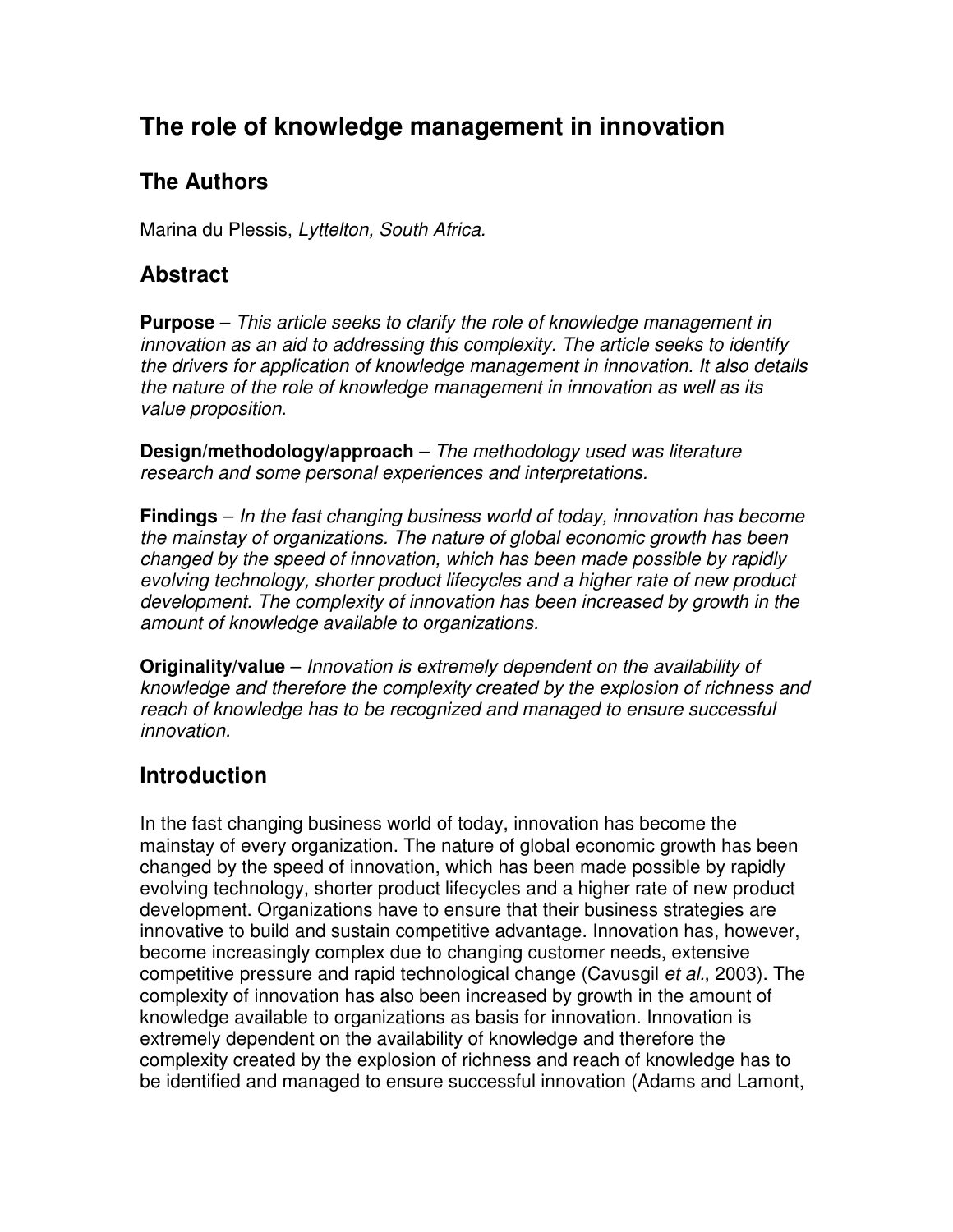2003; Cardinal *et al.*, 2001; Darroch and McNaughton, 2002; Pyka, 2002; Shani *et al.*, 2003).

Due to the fact that very little clarity exists in current literature, this article aims to clarify the role of knowledge management in innovation. In order to facilitate this, the definition and nature of both knowledge management and innovation will be investigated. The article also aims to identify the drivers for the application of knowledge management in innovation as well as the value proposition of the utilization of knowledge management in the innovation process.

# **Definitions**

Innovation is defined in many different ways in the literature. According to Chen *et al.* (2004) innovation refers to the introduction of a new combination of the essential factors of production into the production system. Innovation capital is the competence of organizing and implementing research and development, bringing forth the new technology and the new product to meet the demands of customers. It involves the new product, the new technology, the new market, the new material and the new combination. Cardinal *et al.* (2001) indicate that the innovation process encompasses the technical, physical, and knowledge-based activities that are central in forming product development routines.

Herkema (2003) defines innovation as a knowledge process aimed at creating new knowledge geared towards the development of commercial and viable solutions. Innovation is a process wherein knowledge is acquired, shared and assimilated with the aim to create new knowledge, which embodies products and services. Herkema (2003) also states that innovation is the adoption of an idea or behavior that is new to the organization. The innovation can be a new product, a new service or a new technology. Innovation is related to change, which can be radical or incremental.

Innovation can broadly be described as the implementation of discoveries and interventions and the process by which new outcomes, whether products, systems or processes, come into being (Gloet and Terziovski, 2004). The authors distinguish radical and incremental innovation from one another. Incremental innovations present themselves as line extensions or modifications of existing products. They are usually classified as market-pull innovations. Incremental innovation does not require significant departure from existing business practices and are therefore likely to enhance existing internal competencies by providing the opportunity to build on existing know-how. Radical innovations are likely to be competence-destroying, often making existing skills and knowledge redundant and necessitating different management practices. Radical innovations often put the business at risk because they are more difficult to commercialize. Radical innovations are considered crucial to long-term success as they involve development and application of new technology, some of which may change existing market structures. Companies that facilitate both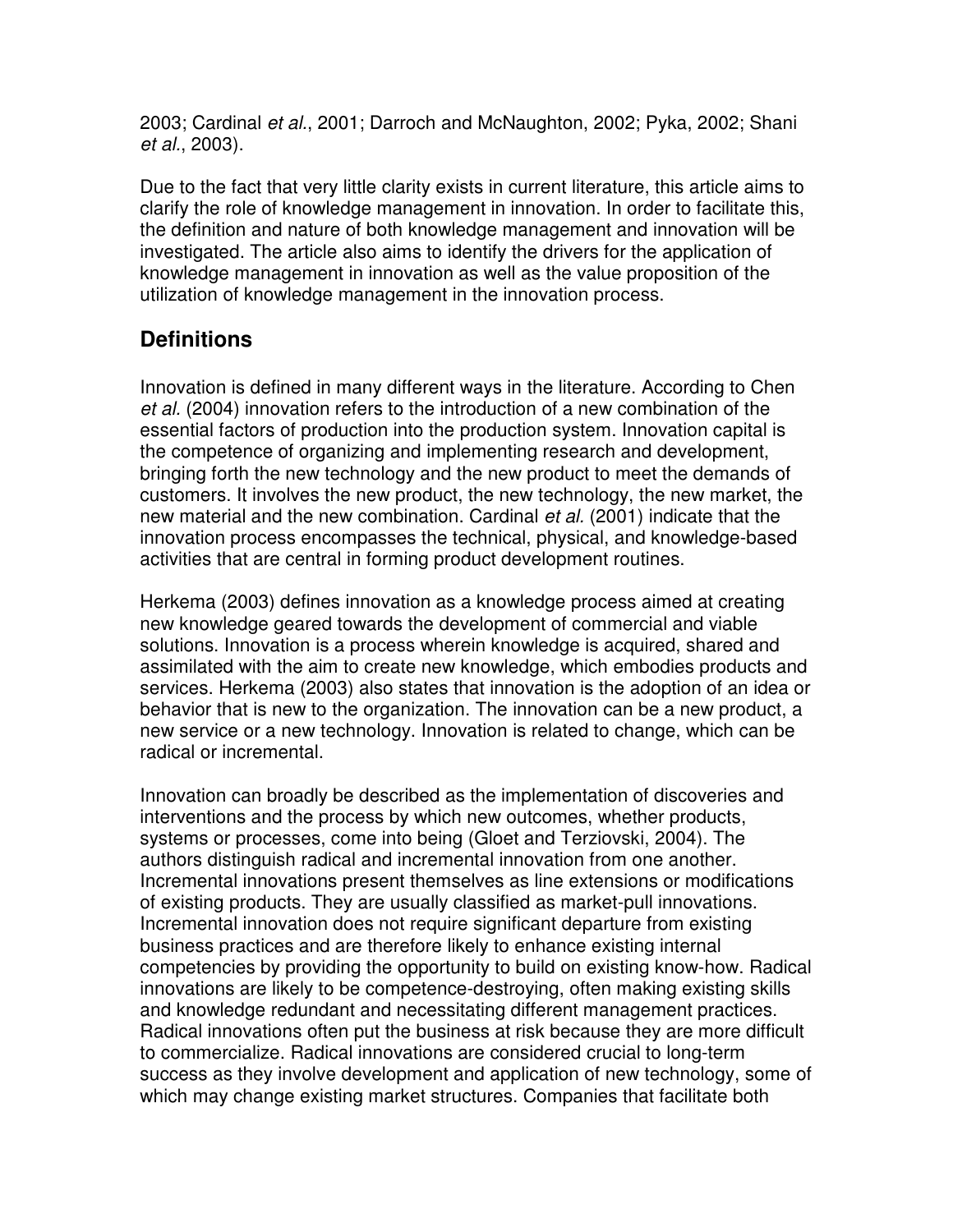radical and incremental innovation are more successful than organizations that focus on one or the other.

The author defines innovation as the creation of new knowledge and ideas to facilitate new business outcomes, aimed at improving internal business processes and structures and to create market driven products and services. Innovation encompasses both radical and incremental innovation.

Many knowledge management definitions exist. For the purpose of this paper, only selected definitions will be focused on. Gloet and Terziovski (2004) describe knowledge management as the formalization of and access to experience, knowledge, and expertise that create new capabilities, enable superior performance, encourage innovation, and enhance customer value. The authors also describe knowledge management as an umbrella term for a variety of interlocking terms, such as knowledge creation, knowledge valuation and metrics, knowledge mapping and indexing, knowledge transport, storage and distribution and knowledge sharing.

Darroch and McNaughton (2002) indicate that knowledge management is a management function that creates or locates knowledge, manages the flow of knowledge and ensures that knowledge is used effectively and efficiently for the long-term benefit of the organization. In the authors' opinion an organization that demonstrates competence in knowledge management has a knowledgeorientation and that knowledge management therefore becomes a guiding business philosophy that influences strategies undertaken by an organization's managers.

Parlby and Taylor (2000) is of the opinion that knowledge management is about supporting innovation, the generation of new ideas and the exploitation of the organization's thinking power. Knowledge management also includes capturing insight and experience to make them available and useable when, where and by whom it is required. Knowledge management allows easy access to expertise and know-how, whether it is formally recorded or in someone's mind. Knowledge management further allows collaboration, knowledge sharing, continual learning and improvement. It underpins better quality decision-making and ensures that the value and contribution of intellectual assets, as well as their effectiveness and their exploitation, is well understood.

In the author's opinion, knowledge management is as a planned, structured approach to manage the creation, sharing, harvesting and leveraging of knowledge as an organizational asset, to enhance a company's ability, speed and effectiveness in delivering products or services for the benefit of clients, in line with its business strategy. Knowledge management takes place on three levels, namely the individual level, team level and organizational level. It is a holistic solution incorporating a variety of perspectives, namely people, process, culture and technology perspectives, all of which carry equal weighting in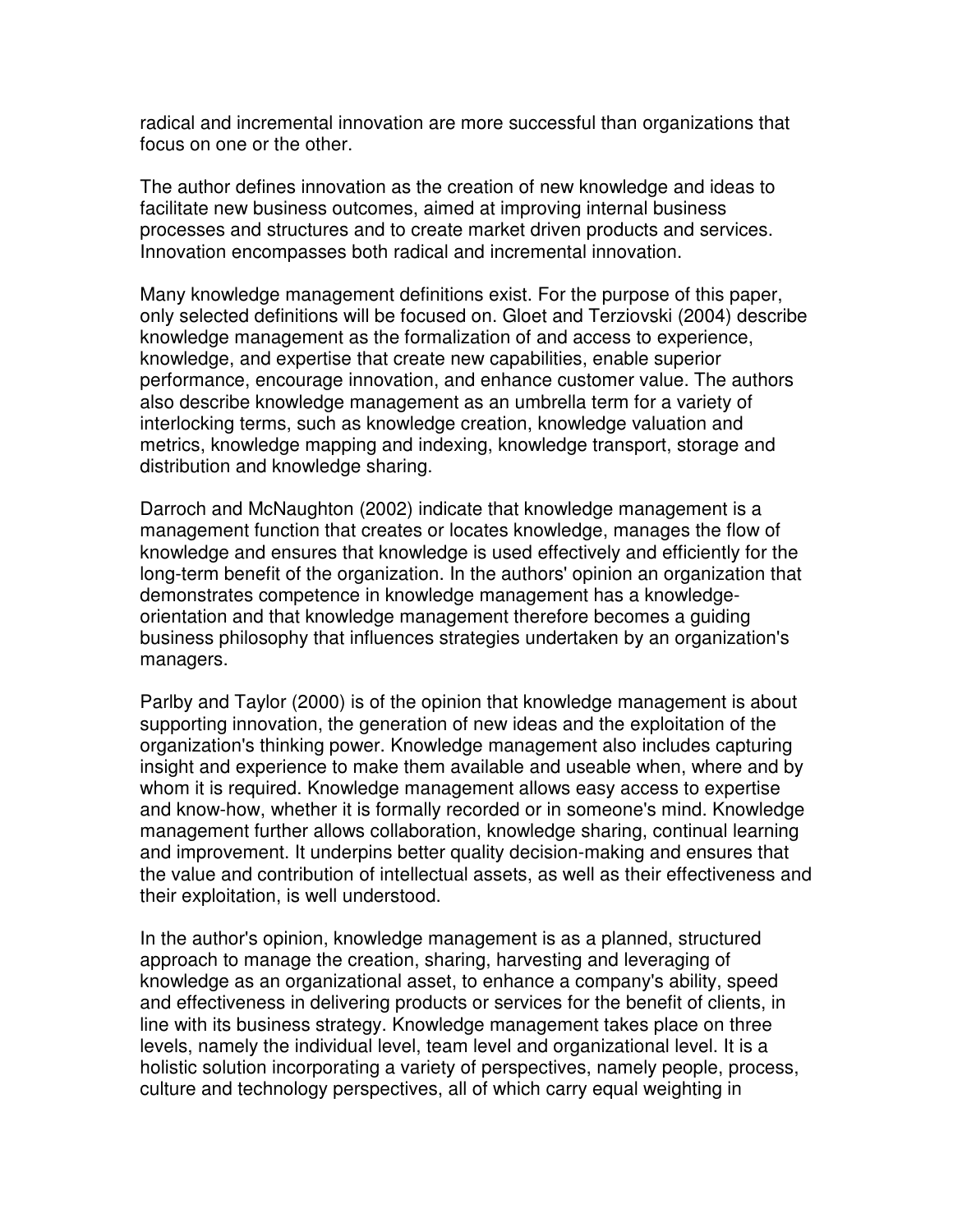managing knowledge (Du Plessis and Boon, 2004). Knowledge management is not solely focused on innovation, but it creates an environment conducive for innovation to take place.

#### **Drivers of the application of knowledge management in innovation**

According to the literature there are three main drivers of the application of knowledge management in innovation.

The first basic driver for knowledge management's role in innovation in today's business environment is to create, build and maintain competitive advantage through utilization of knowledge and through collaboration practices. Cavusgil *et al.* (2003) indicate that building and sustaining an innovation program has, however, become increasingly complex due to changing customer needs, extensive competitive pressure and rapid technological change. Organizations find it increasingly difficult to internalize innovations. Some large organizations such as Xerox and Hitachi have therefore started working collaboratively across organizational boundaries to ensure sustained innovation and competitive advantage (Cavusgil *et al.*, 2003). Knowledge management can facilitate such collaboration. Close collaborative relationships can provide access to the processes other organizations use that could be applied in different contexts. Acquiring knowledge and skills through collaboration is considered to be an effective and efficient way of successful innovation.

The second driver of the role of knowledge management in innovation is that knowledge is a resource used to reduce complexity in the innovation process, and managing knowledge as resource will consequently be of significant importance. Innovation is extremely dependent on the availability of knowledge and therefore the complexity created by the explosion of richness and reach of knowledge has to be recognized and managed (Adams and Lamont, 2003; Cardinal *et al.*, 2001; Darroch and McNaughton, 2002; Pyka, 2002; Shani *et al.*, 2003). According to Shani *et al.* (2003) the upsurge in the amount of knowledge that is readily available to organizations seems to add increased complexity to the design and management of new product development, but this complexity can be addressed by knowledge management and knowledge-intensive units in the organization that are strategic in nature.

Cavusgil *et al.* (2003) agree that knowledge management is a mechanism through which innovation complexity can be addressed. It assists in managing new knowledge created through the innovation process, but also in managing existing knowledge as a resource used as input to the innovation process. Cavusgil *et al.* (2003) are of the opinion that firms that create and use knowledge rapidly and effectively are able to innovate faster and more successfully than those that do not. According to Pyka (2002), creation of innovation networks are driven by synergistic creation and management of knowledge.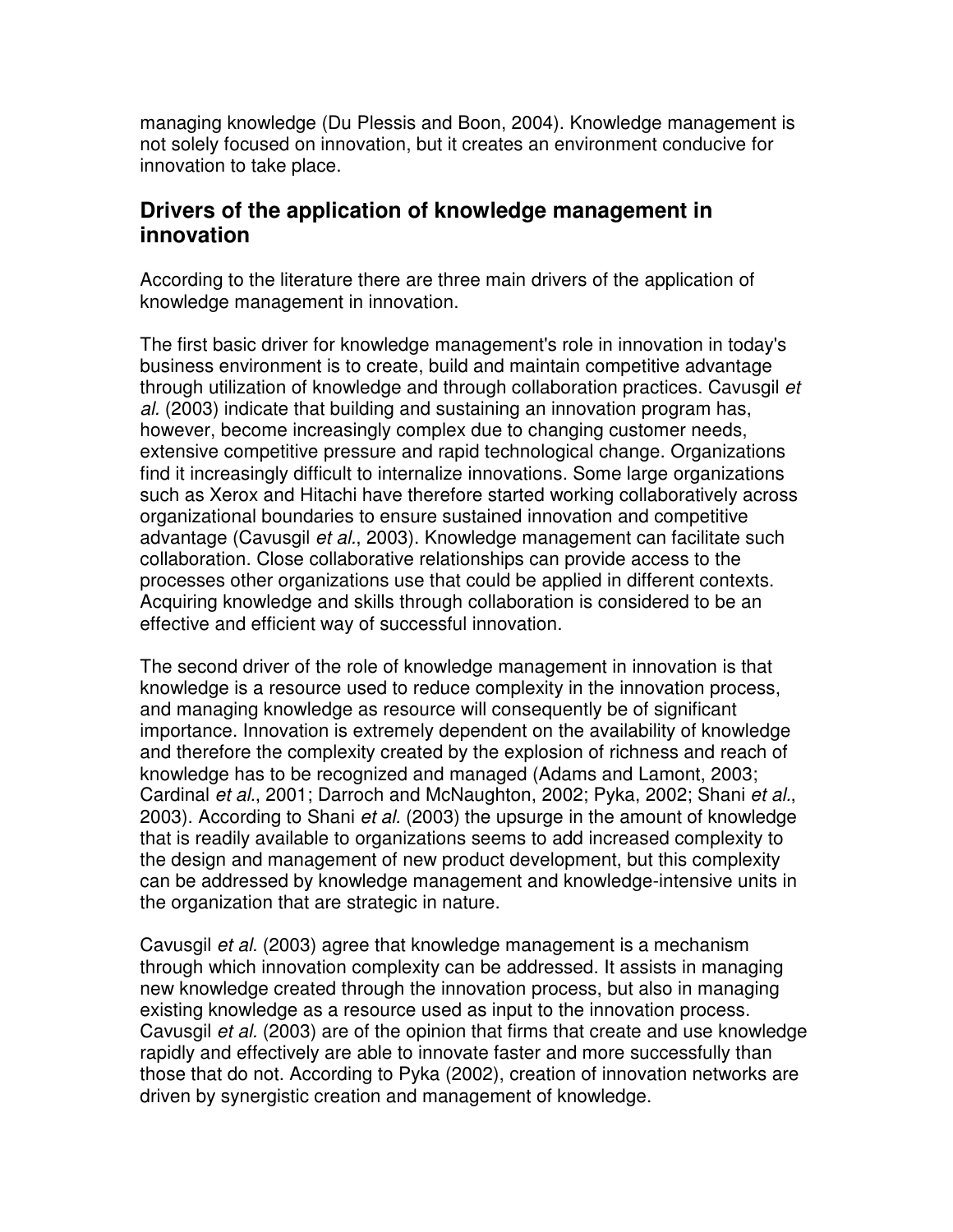The third driver of applying knowledge management to the benefit of the innovation process is the integration of knowledge both internal and external to the organization, thus making it more available and accessible. Knowledge integration implies that timely insights can be made available to be drawn at the appropriate juncture for sense making, i.e. knowledge can be exchanged, shared, evolved, refined and made available at the point of need. Knowledge integration via knowledge management platforms, tools and processes must therefore facilitate reflection and dialogue to allow personal and organizational learning and innovation. This requires linkability, adaptability and dynamic representation of business information and knowledge. Without effective information and knowledge management that drives knowledge integration, which in turn underpins innovation, organizations could be underutilizing knowledge as an innovation resource (Baddi and Sharif, 2003; Chen *et al.*, 2004).

In conclusion, it can be said that knowledge management systems have a distinctive contribution in the development of sustainable competitive advantage through innovation. Whilst information and knowledge management systems alone do not possess the qualities required to provide organizations with sustainable competitive advantage, the bundling of knowledge management systems with other firm resources and core competencies is the key to developing and maintaining sustainable competitive advantage through product and process innovation. In such a position, knowledge management systems play a major role in the conversion of learning capabilities and core competencies into sustainable advantage by enabling and revitalizing organizational learning and resource development processes (Adams and Lamont, 2003):

Knowledge management and innovation configuration determine how the firm can capitalize and create new knowledge, providing context wherin new product development efforts are designed, developed and completed (Shani *et al.*, 2003).

#### **The nature of the role of knowledge management in innovation**

Knowledge and knowledge management fulfils a myriad functions in the innovation realm.

The first major role that knowledge management plays in innovation is enabling the sharing and codification of tacit knowledge. Tacit knowledge sharing is critical for organizations' innovation capability (Cavusgil *et al.*, 2003). According to the authors, firms with high innovation potential employ a learning-by-doing effect that makes it difficult for competitors to buy this know-how in the market and also makes it difficult to replicate. According to Cardinal *et al.* (2001), replication of knowledge-based competitive advantage is inhibited by two factors. Causal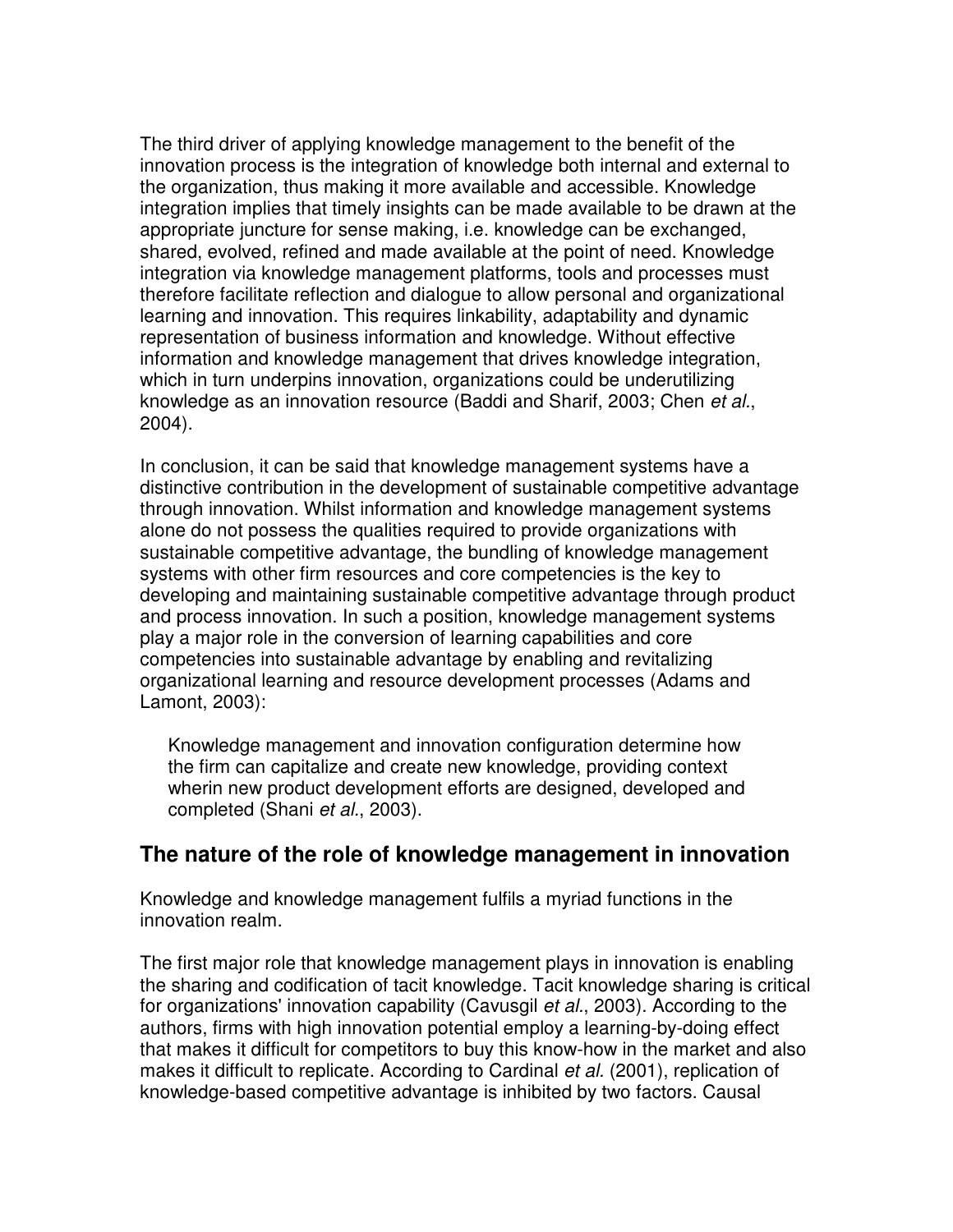ambiguity leads to specific practices or inputs (e.g. knowledge) for replication being unknown. Secondly, social complexity or unique firm history that produces the knowledge makes it difficult to replicate. Getting tacit knowledge from customers and suppliers is a valuable source for organizations' innovation programs due to scarcity of such knowledge that can be used as input for innovation. The authors also indicate that collaboration between organizations plays a significant role in sharing of tacit knowledge, which in turn positively impacts innovation capability (Cavusgil *et al.*, 2003). The role of collaboration will be discussed in more detail later in this section.

The sharing of tacit knowledge as resource for innovation is especially important in developing fields where not a lot of explicit knowledge exists, such as biotechnology. Innovators in these fields combine partially codified knowledge with complimentary resources such as cross-functional teams or learning-bydoing capabilities, which leads to new product and process innovations (Cardinal *et al.*, 2001).

Cardinal *et al.* (2001) indicate that, in situations where a lot of tacit knowledge is used for innovation, collaboration between cross-functional teams is essential. Such interactions produce the routines that create new "recipes". However, the knowledge in these "recipes" is not necessarily codified, but often stays within the innovation and operational teams' routines and skills. Knowledge management can assist in the accessibility of such tacit knowledge and the codification thereof.

The author is of the opinion that the fact that knowledge is not available in explicit format makes knowledge sharing and the application of knowledge in the innovation process difficult. Organizations are firstly not aware of the stocks of tacit knowledge available to them, and furthermore have no formalized way to access it. Knowledge management can make tacit knowledge accessible through an understanding of what tacit knowledge is available, e.g. through utilization of a database indicating people's expertise. It can also assist in codifying tacit knowledge to make it explicit, in order for it to be more readily available application in future innovations. Knowledge management can play a major role in facilitating collaboration, which can assist in the sharing of tacit knowledge.

The second major role that knowledge management plays in the innovation process is related to explicit knowledge. Although explicit knowledge does not play such a dominant role as tacit knowledge in the innovation process due to the fact that explicit knowledge about innovations is easily accessible to competitors, explicit knowledge is also an important component of innovation. In developed science processes, explicit knowledge features quite strongly in the research and development process with a rich exchange with tacit knowledge taking place. This process requires the capability to convert tacit and explicit product and process knowledge into explicit models. Whilst the knowledge from upstream research and development discoveries are usually tacit in nature, knowledge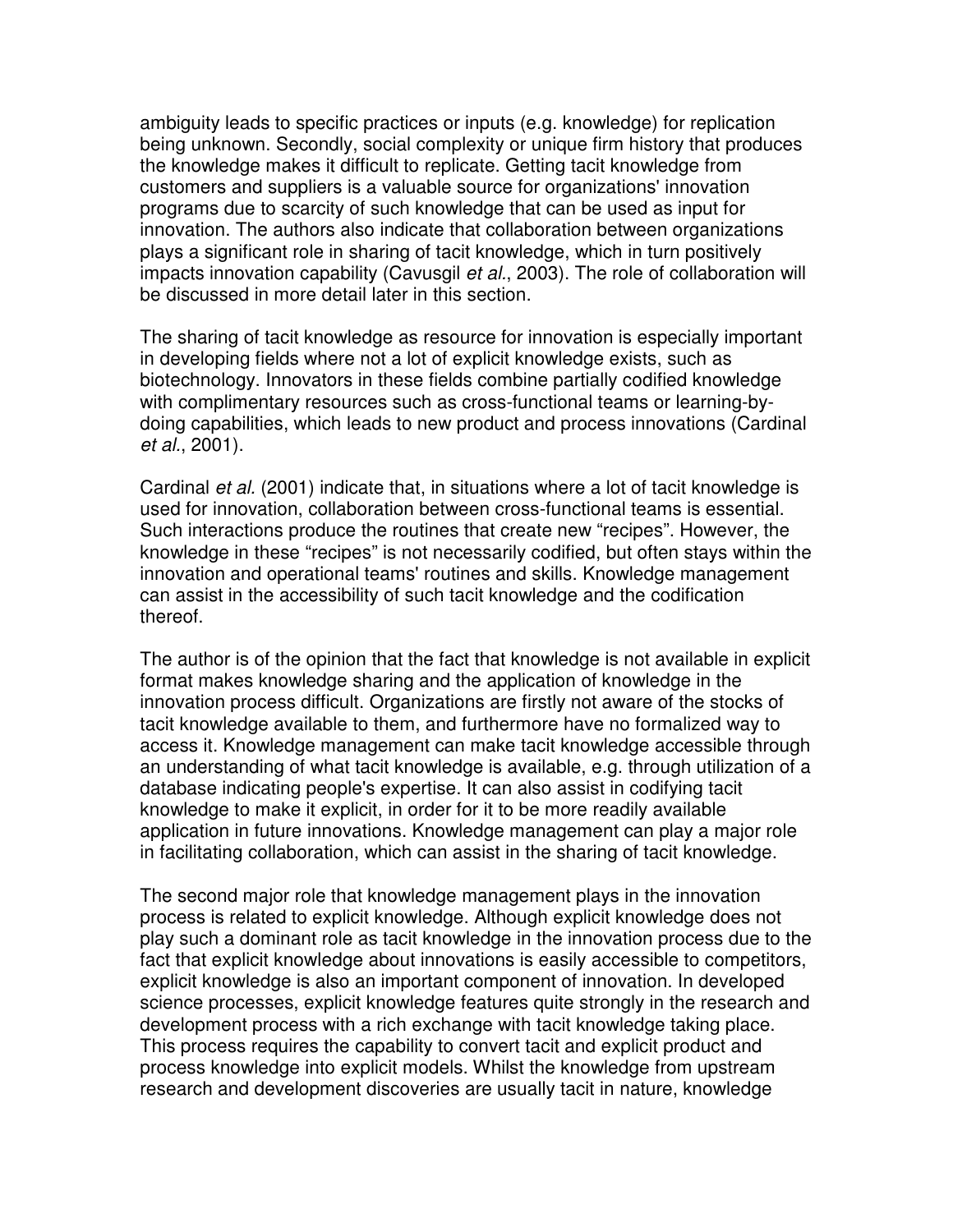downstream in the value chain is largely explicit and codifiable in nature. It is important for organizations to build resources and capabilities that will allow them to capture and codify knowledge and product development routines, to ensure knowledge transfer can take place adequately (Cardinal *et al.*, 2001; Scarbrough, 2003).

Rodan (2002) also argues that if one views the confluence of tacit and explicit knowledge elements that create a new idea as probabilistic, increasing the opportunities for the said confluence of knowledge elements should raise the frequency of new combinations occurring, thus positively impacting innovation.

Innovation is a process that recombines existing knowledge in new ways. Knowledge management can play a significant role in making explicit knowledge available for recombinations into new and innovative ideas. Knowledge management provides the tools, processes and platforms to ensure knowledge availability and accessibility, e.g. through structuring of the knowledge base. Knowledge management can also ensure that explicit knowledge, which can be used as input to the innovation process, is gathered internally and externally. Knowledge management finally also provides the means of ensuring the leverage of knowledge and to determine the gaps in the explicit knowledge base of an organization that could potentially negatively impact the organization's innovation program.

The third major role that knowledge management plays in innovation is through the enabling of collaboration. The author defines collaboration as the ability of customers, suppliers and employees to form knowledge sharing communities within and across organizational boundaries, that can work together to achieve a shared business objective, resulting in benefits to all community members.

Collaboration, both internal and external to the organization, plays an especially significant role in transfer of tacit knowledge and building collective know-how (Cavusgil *et al.*, 2003; Pyka, 2002; Rodan, 2002; Scarbrough, 2003). The stronger the relationship between collaboration partners, the greater the extent of the tacit knowledge transfer (Cavusgil *et al.*, 2003; Scarbrough, 2003). Gathering tacit knowledge from collaboration partners could potentially reduce risk and cost in innovation by ensuring a first-time-right approach, thus shortening development cycles and ensuring effective innovation (Cavusgil *et al.*, 2003).

Pyka (2002) details ten types of collaborative relationships that have been identified as significant in the innovation environment. According to a number of authors the one that has received the most attention in literature and appears to be the most important is informal networks (Pyka, 2002; Rodan, 2002; Scarbrough, 2003). Formal relationships are increasingly displaced by informal relationships as mutual trust and confidence between partners are built up, thus creating efficient channels for knowledge flow. According to Pyka (2002) there is often a high incentive for innovators to seek needed information and knowledge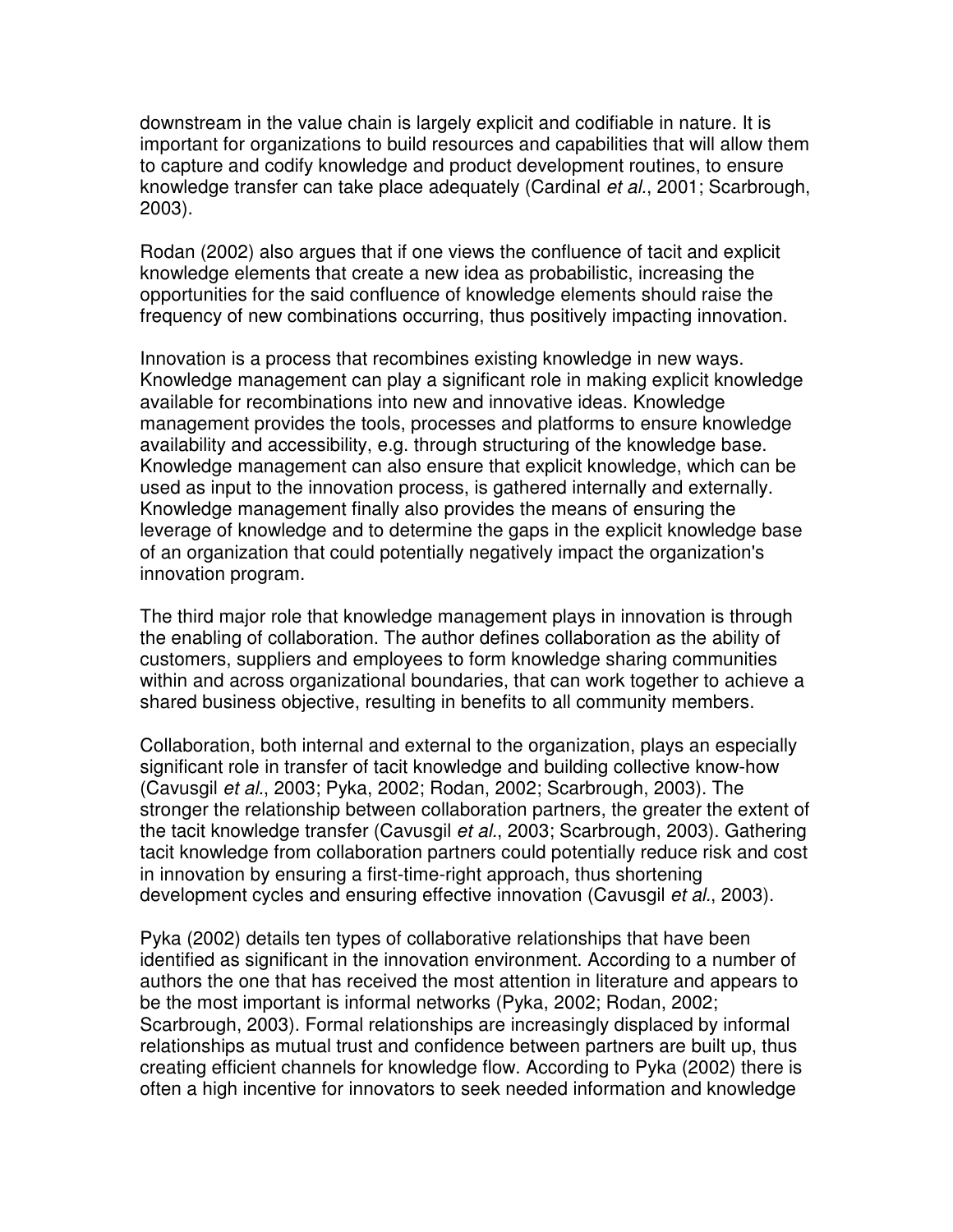from professional colleagues through informal networks as valuable knowledge is often available only in tacit format and collaboration is a quick and efficient way to access knowledge.

According to Cavusgil *et al.* (2003) and Scarbrough (2003), collaborative experiences positively affect the capability of firms to recognize and understand mechanisms for knowledge gathering, interpretation and diffusion (i.e. knowledge management practices), which increases efficiency of knowledge transfer.

Knowledge management can facilitate collaboration as mechanism to foster innovation through provision of technological platforms and tools to enable knowledge sharing within knowledge sharing communities, such as online discussion forums. It also fosters non-technical platforms or mechanisms for collaboration, such as competency groups. Knowledge management also provides the processes to ensure knowledge creation, sharing, gathering and leverage within these collaborative forums. Seeing that tacit knowledge is such an essential element in the innovation process, knowledge management plays a crucial role in ensuring the sharing of tacit knowledge in collaborative environments, but also codification of it into explicit format to enable re-use in different contexts.

The fourth major role that knowledge management plays in the innovation process is managing various activities in the knowledge management lifecycle, which consists of the phases of creation, gathering, sharing, leveraging of knowledge. Knowledge management plays a significant role in ensuring the integration of knowledge in the organization through provision of structure and organizational context, which enables knowledge sharing and leverage. According to Chen *et al.* (2004) knowledge integration implies that timely insights can be made available to be drawn at the right juncture for sense making, i.e. knowledge can be exchanged, shared, evolved, refined and made available at the point of need. Without effective information and knowledge management to underpin knowledge integration, the organization is at risk in respect of inefficiently utilizing knowledge as resource for innovation. The potential benefits of knowledge cannot be realized without knowledge integration as the knowledge then rarely yields insight or deep representation (Baddi and Sharif, 2003):

There can be no full realization of the potential contribution of data intelligence to enterprise innovation without knowledge integration and no knowledge integration without full linkability and adaptability and thus dynamic representation of business information … (Baddi and Sharif, 2003).

Knowledge management also plays a vital role in ensuring that knowledge required in the innovation process is available and accessible. Cavusgil *et al.* (2003) indicate that knowledge management can play a role in gathering tacit knowledge, internal and external to the organization, through application of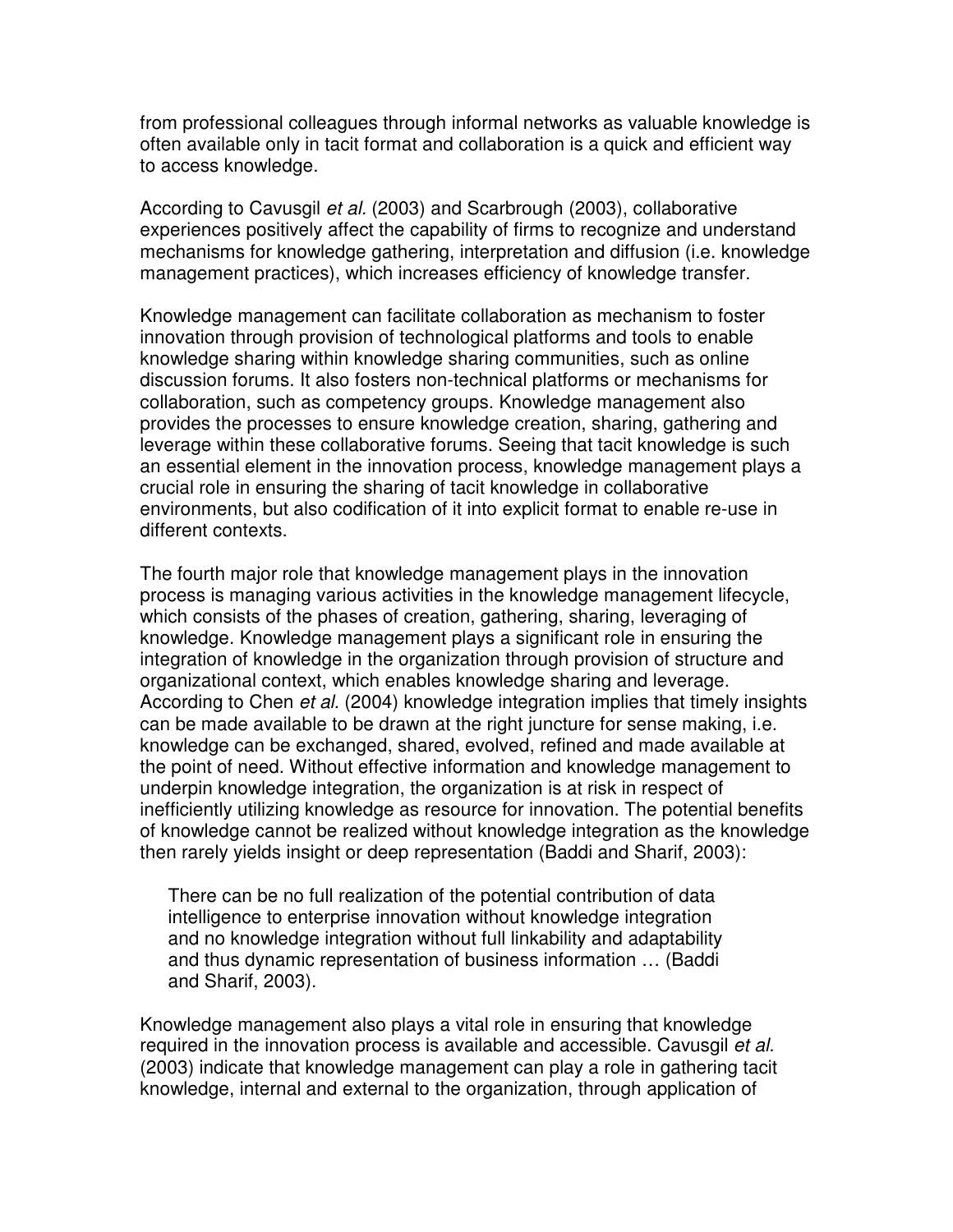processes to ensure availability of knowledge for innovation teams. This plays a significant role in driving down the risk and cost of innovation. Adams and Lamont (2003) indicate that organizations use knowledge management activities and tools, such as environmental scanning, benchmarking, intranets, firm-wide databases and communities to acquire knowledge and to make it accessible.

Adams and Lamont (2003) list several types of knowledge management lifecycle activities through which knowledge management systems can make direct contributions to the development of innovations that will ensure sustainable advantage. The first example is absorptive capacity, which refers to the organization's ability to recognize the value of new, external information, assimilate the information, and then apply the learned knowledge to its own product and service outputs. This is critical for development of new, innovative solutions and new core competencies within the organization. The second example is transformative capacity, which refers to the organization's ability to gather, assimilate, synthesize and redeploy knowledge to meet specific current needs. The knowledge management systems' functions of storage, retrieval and distribution are essential to transformative capacity development. The ability of the organization to develop its transformative capacity should grow as staff members are able to store vital knowledge on a knowledge management system and the system allows them to identify the existence and retrieval of stored knowledge. The knowledge management system should also facilitate communication and knowledge exchange across different organizational entities that share knowledge and experiences. The third example is provision, distribution and storage of internal knowledge needed to utilize organizational resources effectively. The fourth example is the creation, processing and distribution of knowledge to be assessed by organizational members for strategic decision-making. The final example is the examination of the external environment for identification of competitor activities and potential learning opportunities.

Knowledge management thus enables processes in the knowledge management lifecycle. It also manages the knowledge management lifecycle in the innovation process specifically and ensures integration of knowledge generated in the innovation process with the rest of the organizational knowledge base. The fifth major role that knowledge management plays in the innovation environment is through the creation of a culture conducive for knowledge creation and sharing as well as collaboration:

Several researchers have emphasized the pivotal role of the management of knowledge, particularly in creating an internal working environment that supports creativity and fosters innovation (Gloet and Terziovski, 2004).

Gloet and Terziovski (2004) have also concluded that there is a significant and positive relationship between knowledge management practices and innovation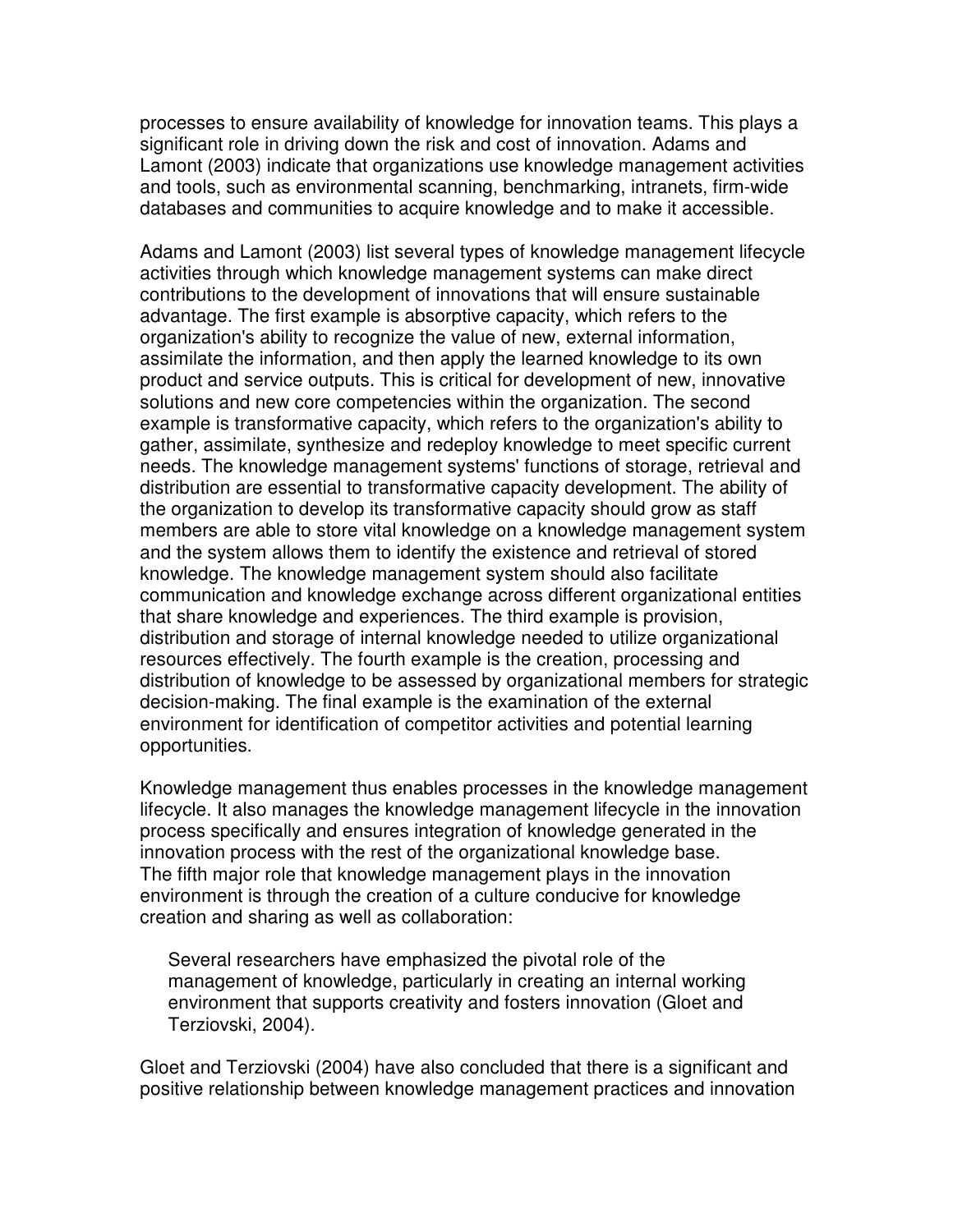performance, and that organizations therefore should strive for an integrated approach towards knowledge management, which assists in building a corporate culture, in order to maximize innovation performance leading to competitive advantage.

According to Scarbrough (2003) knowledge management's cultural contribution to innovation lie in its overlap with human resource management issues such as competence building. Knowledge creation, sharing and leverage build employee skills that are particularly relevant to the innovation process. Particular skills are required in specific innovation settings, and knowledge management can ensure that those individuals with the most appropriate skills sets are selected to assist in the innovation process. Knowledge management also contributes to creation of a culture conducive to innovation through the way that knowledge creation and sharing behavior is measured and rewarded:

The implications of these human resources management factors for the management of knowledge and innovation are profound. Where such factors are linked to the firm's business strategy, they may represent a powerful means of aligning employee skills and behavior with the flows of knowledge needed to develop innovations (Scarbrough, 2003).

In summary, knowledge management creates a culture within which the value of knowledge and application thereof is identified and communicated. Such a culture encourages knowledge based processes and programs, such as innovation. A knowledge sharing culture also creates behavioral change towards creation, sharing and leverage of knowledge, e.g. through performance measurement. Knowledge management creates a culture conducive to innovation and creativity.

#### **The value proposition of the role of knowledge management in innovation**

Knowledge management plays an invaluable role in innovation. The author defines the value proposition of knowledge management in the innovation process as follows:

• Knowledge management assists in creating tools, platforms and processes for tacit knowledge creation, sharing and leverage in the organization, which plays an important role in the innovation process. Knowledge management provides a focus in the organization on the value of tacit knowledge and assists in creating the environment for tacit knowledge creation, sharing and leverage to take place. An example would be through creation of communities of practice around areas of innovation that requires attention in the organization. Knowledge could also provide other platforms and processes for tacit knowledge sharing, such as breakfast briefings. Knowledge management can also facilitate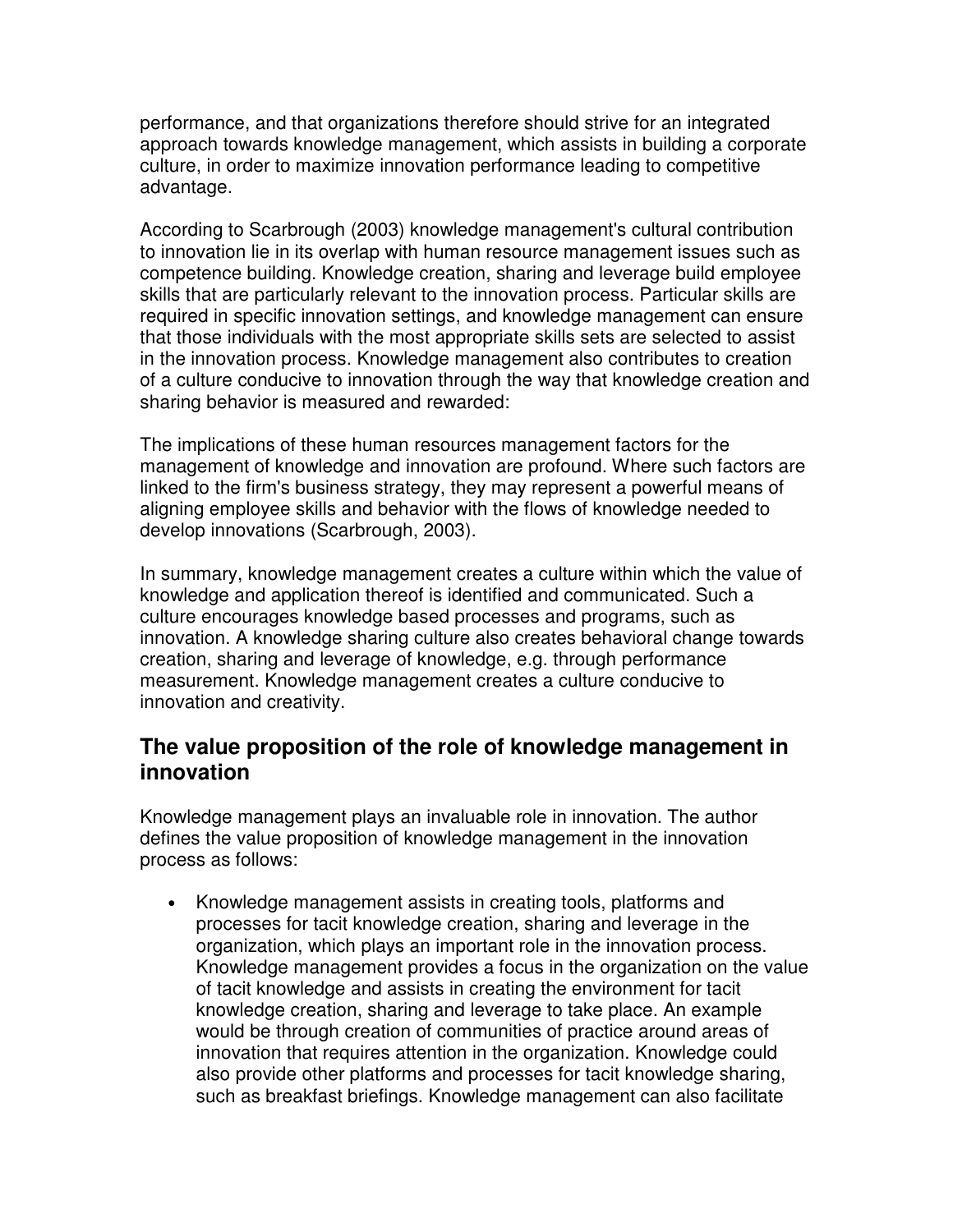tacit knowledge transfer across organizational and inter-organizational boundaries through ensuring that experts with relevant expert knowledge have opportunities to share their tacit knowledge through collaboration. Knowledge management can also assist in identifying stocks of available tacit knowledge.

- Knowledge management assists in converting tacit knowledge to explicit knowledge. It can provide both the platforms as well as the processes to ensure that tacit knowledge becomes explicit. Examples of codification platforms include discussion databases or online collaborative communities of practice. An example of a process to codify tacit knowledge to explicit knowledge is the capturing of tacit knowledge at tacit knowledge sharing events such as breakfast briefings into an electronic form where the knowledge can be organized and retrieved for later use. This adds a lot of value to the organization as it is known what knowledge is available, and it is retrievable for future re-use.
- Knowledge management facilitates collaboration in the innovation process. Knowledge management allows collaboration across functional boundaries within organizations, but also across organizational boundaries through online collaboration forums as well as organizational tools and platforms such as intranets and extranets. These collaboration forums are extremely valuable as they ensure the codification of knowledge utilized as input to the innovation process, but also generated as output of the innovation process. It provides accessibility to the knowledge and provides identification of collaborators in the knowledge sharing and innovation process, thus building up a reference of expertise and where it resides in the organization. It also ensures that knowledge external to the organization relevant to the organization's innovation processes is available and accessible.
- Knowledge management ensures the availability and accessibility of both tacit and explicit knowledge used in the innovation process using knowledge organization and retrieval skills and tools, such as taxonomies. It allows the organization and retrieval knowledge in a structured way according to the unique structures and value chain of the organization. It also provides search facilities and tools (e.g. Autonomy, Convera, and others) to enable staff to search for knowledge required in the innovation process. It provides a unique corporate structure to the corporate knowledge base. It can also make tacit knowledge more accessible through directories that identify individuals' areas of expertise in the organization.
- Knowledge management ensures the flow of knowledge used in the innovation process. Through the provision of collaboration forums and knowledge management processes, knowledge required for the innovation process can flow easily across functional boundaries as well as across organizational boundaries to facilitate internal and external collaboration. Creation of a knowledge sharing culture, which is an essential part of any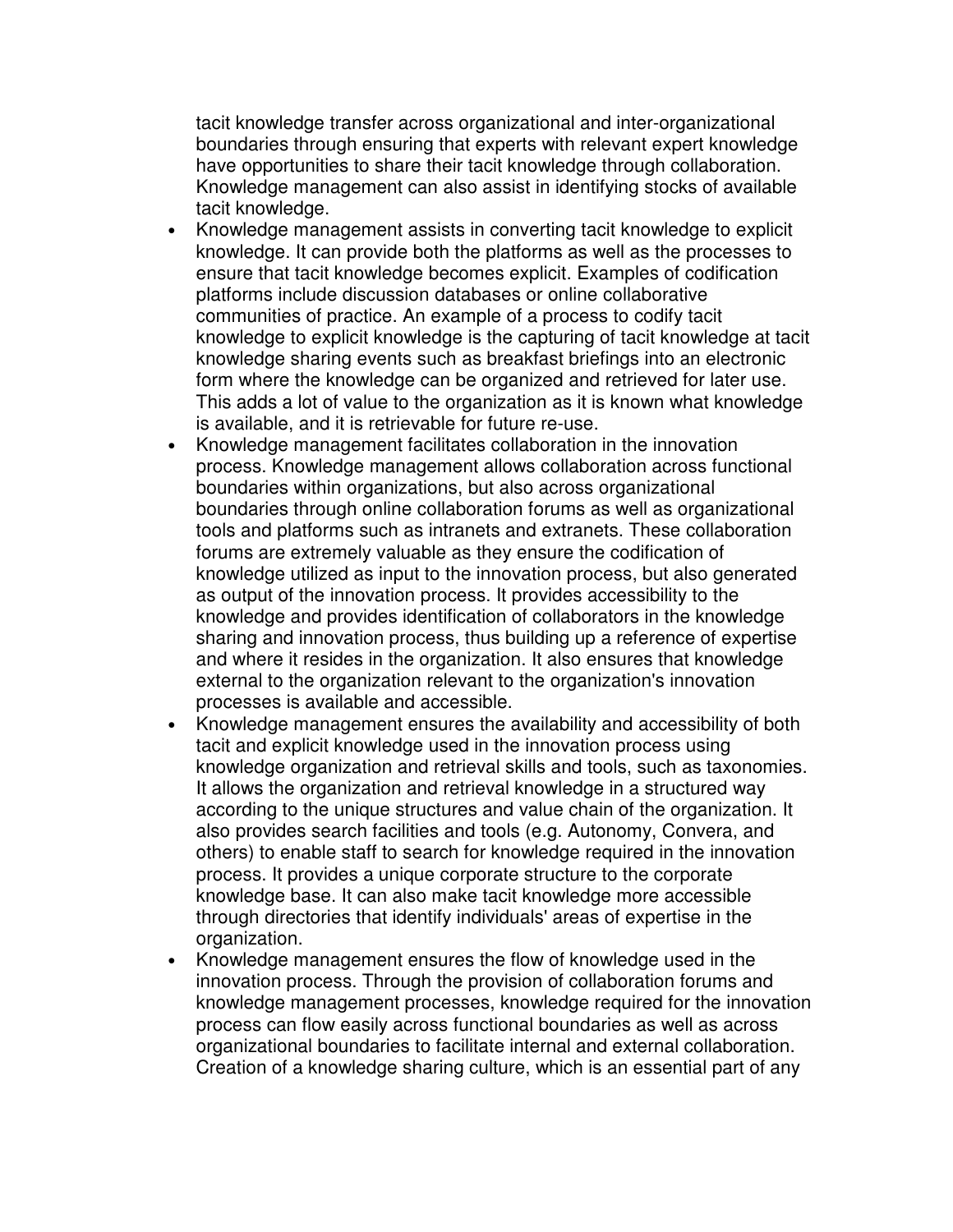knowledge management program, also stimulates knowledge flow, which is beneficial for innovation.

- Knowledge management provides platforms, tools and processes to ensure integration of an organization's knowledge base. Through knowledge management structures such as taxonomies, knowledge management can ensure the integration of the corporate knowledge base. This enables staff members to have an integrated view of what knowledge is available, where it can be accessed, and also what the gaps in the knowledge base are. This is extremely important in the innovation process to ensure that knowledge as resource is utilized to its maximum benefit and to ensure that knowledge is not recreated in the innovation process.
- Knowledge management assists in identifying gaps in the knowledge base and provides processes to fill the gaps in order to aid innovation. Through the structured provision of access to knowledge, knowledge management provides an overview of what is available in the organization. This allows the organization to understand in which areas knowledge is lacking and to systematically build the knowledge base in these areas. The organization may do this through the innovation program itself if the gaps are in strategic areas, but it may also do it through knowledge management processes or operational business processes.
- Knowledge management assists in building competencies required in the innovation process. Through knowledge accessibility and knowledge flow, staff members are able to increase their skills levels and knowledge both formally and informally. An increase in skills can improve the quality of innovation. The flow of knowledge across functional boundaries ensures that a wider base of knowledge is available to employees than only the knowledge they use in their day-to-day activities. Employees therefore have a wider frame of reference of the context in which they work and will therefore be able to innovate more efficiently. Knowledge management also provides a culture of knowledge sharing and accessibility of knowledge, creating an environment conducive to skills and competency building, which aids innovation.
- Knowledge management provides organizational context to the body of knowledge in the organization. Every organization's corporate memory is unique. The structures provided to organize and retrieve knowledge from the corporate knowledge base will therefore be providing a unique context to each particular organizational knowledge base. Provision of organizational context is critical in the innovation process, as innovation in the organization also takes place within a very specific business context. Knowledge management assists in identifying and understanding this organizational context.
- Knowledge management assists in steady growth of the knowledge base through gathering and capturing of explicit and tacit knowledge. It also assists specifically in addressing gaps in the knowledge base through specific acquisition of knowledge in those areas where gaps exist, or through knowledge creation and innovation itself. This in turn feeds the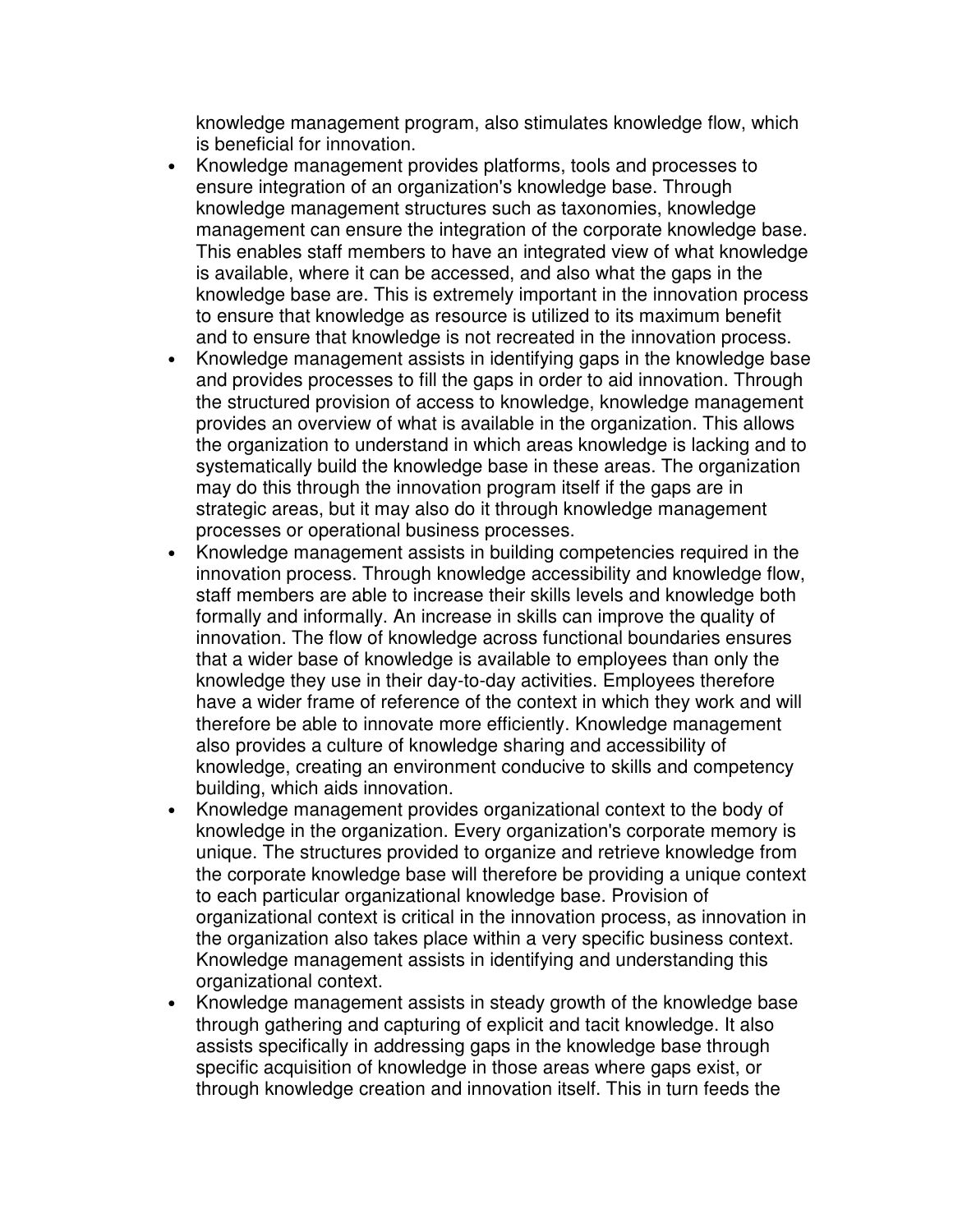innovation process through creation of a much broader knowledge base that is available as resource for the innovation process. The tacit knowledge base also grows through building of skills due to the availability of knowledge.

• Knowledge management provides a knowledge-driven culture within which innovations can be incubated. Knowledge sharing is enhanced by a culture where the role of knowledge, knowledge management, innovation and creative thinking is encouraged. Most knowledge management programs have a strong knowledge culture element through which an organizational culture of knowledge generation and sharing is emphasized. This benefits innovation programs as it provides knowledge as resource, but it also provides a culture within which innovation, creativity and learning through mistakes are encouraged and valued.

### **Conclusion**

Based on this article, it is clear that knowledge management plays a significant role in innovation. Further research is required, however, on the potential role of knowledge management in innovation and how the value of knowledge management can be maximized to ensure a more efficient and effective innovation process. Impact studies in this area may be extremely valuable, especially in organizations that have distinct knowledge management and innovation programs. It is important for both innovation and knowledge management professionals to understand the systemic relationship between these concepts and the value that it can generate in respect of creating and maintaining sustainable competitive advantage for organizations.

### **References**

Adams, G.L., Lamont, B.T. (2003), "Knowledge management systems and developing sustainable competitive advantage", *Journal of Knowledge Management*, Vol. 7 No.2, pp.142-54.

Baddi, A., Sharif, A. (2003), "Information management and knowledge integration for enterprise innovation", *Logistics Information Management*, Vol. 16 No.2, pp.145-55.

Cardinal, L.B., Allessandri, T.M., Turner, S.F. (2001), "Knowledge codifiability, resources, and science based innovation", *Journal of Knowledge Management*, Vol. 5 No.2, pp.195-204.

Cavusgil, S.T., Calantone, R.J., Zhao, Y. (2003), "Tacit knowledge transfer and firm innovation capability", *Journal of Business & Industrial Marketing*, Vol. 18 No.1, pp.6-21.